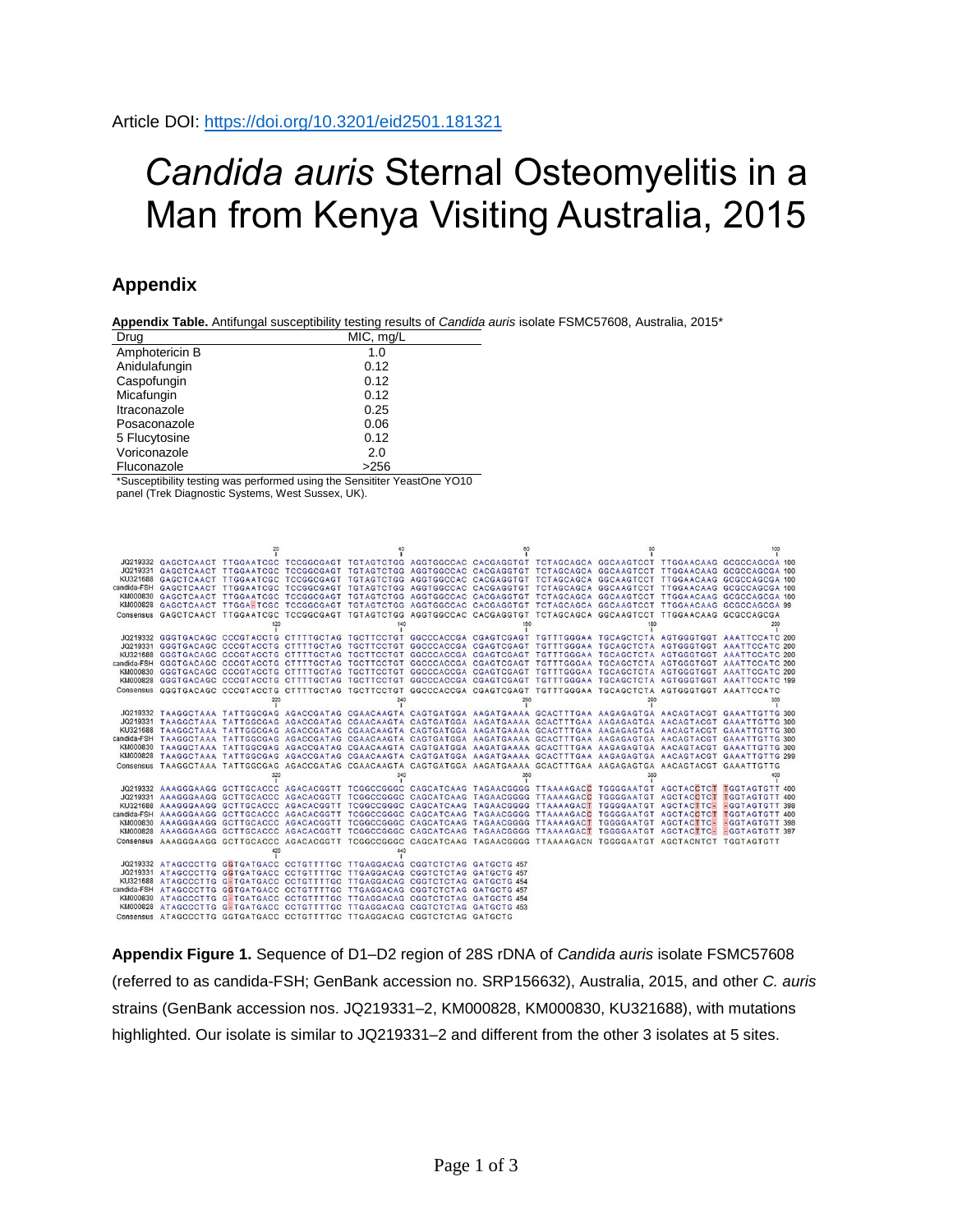

**Appendix Figure 2.** Maximum-parsimony phylogenetic tree of all single-nucleotide polymorphisms (SNPs) in core genome constructed by using MEGA version 7.0 (https://www.megasoftware.net/). Numbers shown on phylogenomic tree branches are numbers of SNPs found with Snippy version 4.0 (http://www.vicbioinformatics.com/software.snippy.shtml) compared with other reference strains from around the world. Scale bar indicates nucleotide substitutions per site.